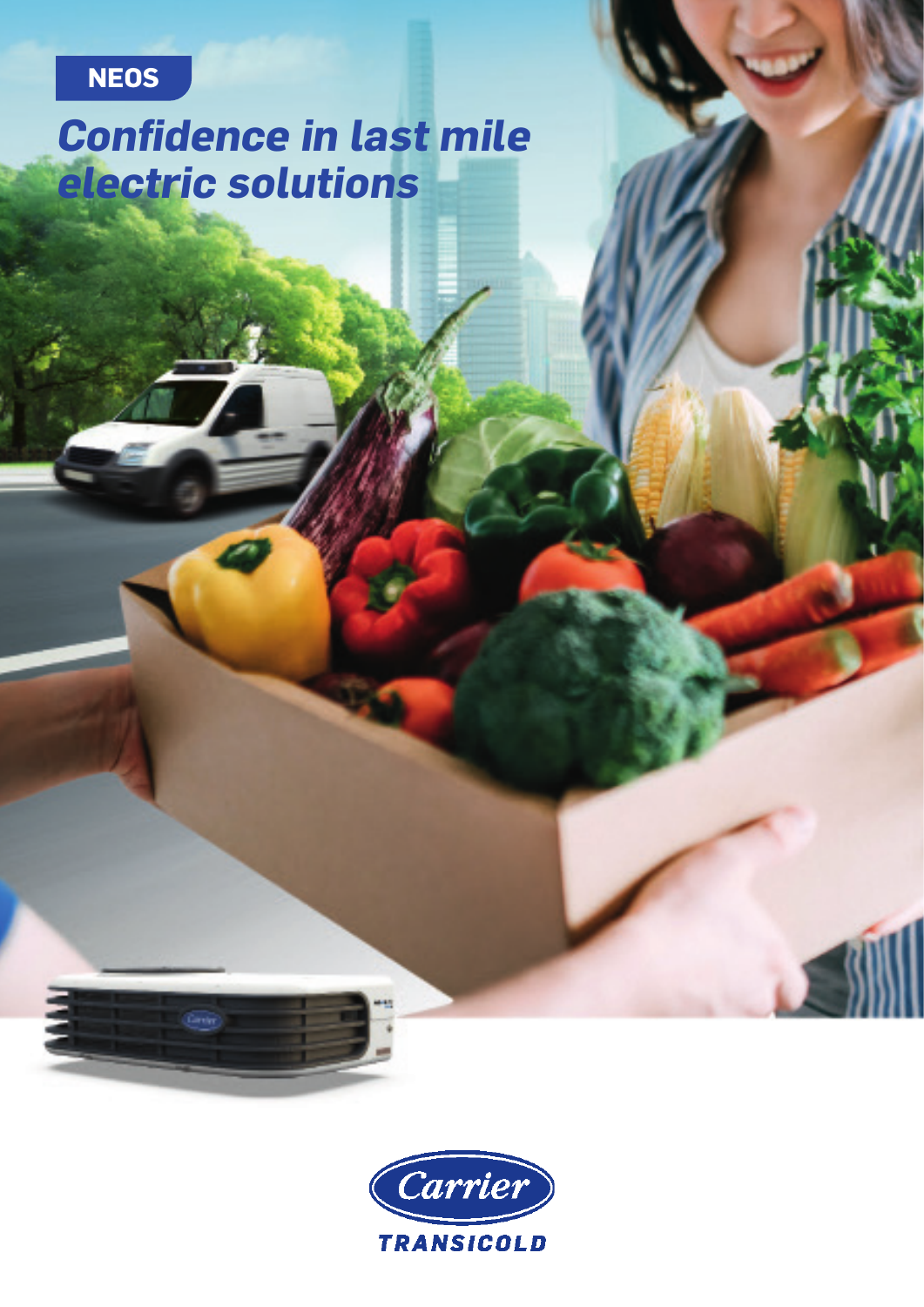#### **COMBINING FLEXIBILITY AND ELECTRICITY FOR CITY DELIVERY**

In tune with its time, the Neos refrigeration range is expanding and adapting to today's challenges of city delivery with the Neos HE - High Efficiency, offering electric-powered solutions for vehicles up to 12 m<sup>3</sup>. With two installation concepts, Neos can be integrated into the vehicle or fitted externally and is a versatile and reliable choice for customers operating in cities looking for reliability, sustainability and driver comfort.

**Improved evaporator efficiency**

- Improved heat exchange - Up to 34% more cooling capacity\*\* - Compatible with vehicles up to 12  $\mathrm{m}^{3}$ - Extra flat evaporator

#### **Environmentally sustainable**

Road operation on Carrier approved Mastervolt battery pack Standby operation on battery pack while recharging

- Environmentally sustainable, using R134A or R452A for a low GWP
- High efficiency leading to less power used for the same application
- Reduced energy consumption
- Compatible with zero emission solutions







\*Available in 2022



### **NEOS RANGE**

#### **Key benefits**

#### **Evaporators**



\*\*Compared to legacy Neos 100S

#### *ICE VEHICLES :*

Road operation on truck 12V battery through vehicle alternator. Standby operation with Neos standby module option

#### *BEV OPTION 1 :*

Road operation on truck 12V ePTO through OEM DC/DC converter. Standby operation on truck 12V ePTO during truck power train recharge

#### *BEV OPTION 2 :*

#### **Energy management system**



**Impact** 

The Neos HE range allows for a greater autonomy of the van traction battery whether you are on the road or stopped: the autonomy is nearly constant and independant from the refrigeration unit, making it truly reliable.

# **Battery pack**

### **on autonomy** (Battery Electrical Vehicles) **NEOS HE 100 S**

Mastervolt is Carrier Transicold's approved battery pack solution and offers high performances for such a compact solution. Existing in 2.75 kWh or 5.5 kWh, this package includes the 100A charger which communicates with the battery for a quick recharge and ensure a maximum safety on your operations. The system is easily monitored with its own cab command. The battery pack is a perfect solution for vehicles with no possibility

to connect a 12V refrigeration unit as well as for customers looking for a fully autonomous electrical reefer solution.





#### Example given for a 50 kWh OEM power train with up to 275 km autonomy WLTP cycle





*Mastervolt is a brand of Mastervolt International B.V. Snijdersbergweg 93 NL-1105 AN Amsterdam – NL*